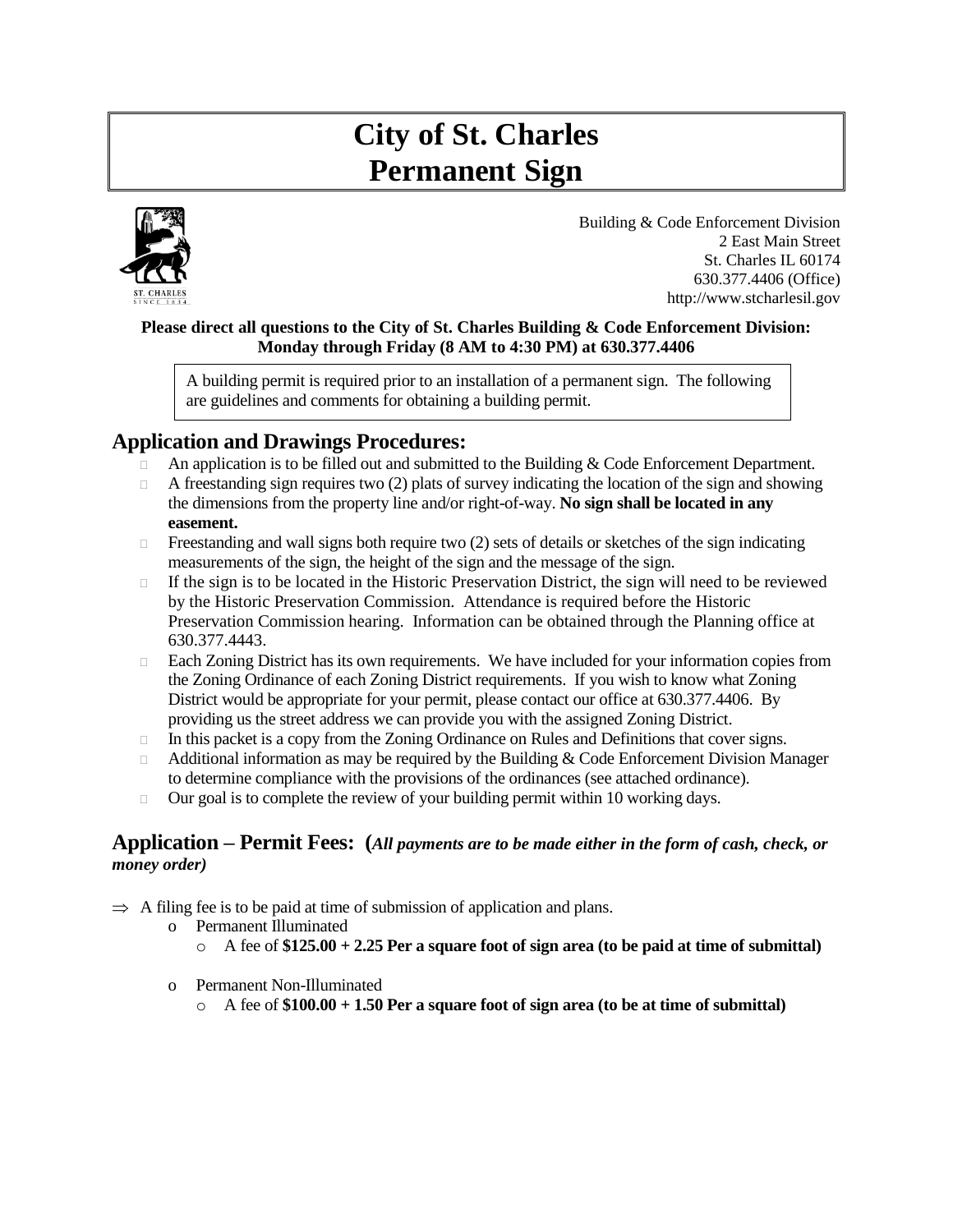- $\Rightarrow$  **Re-inspection fee**. During the construction of your project should you fail any of the required inspections there is a re-inspection charge. The fees are due prior to certificate of occupancy. The fee schedule is as follows;
	- \$80.00 per Building & Code Enforcement Department re-inspection for all types of inspections during construction (excluding finals)
	- \$80.00 per re-inspection for all residential final inspections.

# **Inspections:**

The following is a list of inspections, which might be required for your project.

- o Footing
- o Electric
- o Frame
- o Final
- o Any other required inspections specific to your project will be listed on the Permit Conditions sheet attached to the plans and permit.

# **Consultation Meeting:**

The Building and Code Enforcement Division offers a consultation meeting where you will meet with City staff and discuss any questions or issues on your construction project. The meeting may be for a proposed project or a project that is currently under construction and can be held at the site location or in our office. To schedule this meeting, please contact our office at 630.377.4406.

# **Building Codes:**

The following are the Building Codes, which the City of St. Charles has adopted:

- ❑ St. Charles Municipal Code
- ❑ 2015 Int'l Building Code w/revisions
- ❑ 2014 Nat'l Electrical Code w/revisions

# **Homeowner – Contractor Responsibilities:**

- $\checkmark$  Compliance with above indicated codes, ordinances, and inspections required.
- $\checkmark$  The plan review and stamped "FIELD COPY" of the plans are to be on the job site.
- It is the responsibility of the homeowner/contractor to schedule with the Building  $& Code$ Enforcement Department the required inspections. The required inspections are indicated on the Plan Review form, which is attached to your permit and the Field Copy of drawings. When calling to schedule an inspection, please have the address and the permit number.

✓ **Inspections shall be called a minimum of 24 hours before they become due.**

✓ Call J.U.I.L.E. (Joint Underground Location for Inspectors and Engineers) at least 48-hours prior to any digging to locate any underground utilities. **(1-800-892-0123)**

| Dig number_                                  | Date notified |
|----------------------------------------------|---------------|
| • Water Utilities                            | Blue          |
| • Telephone Utilities                        | Orange        |
| • Sewer Utilities                            | Green         |
| $\blacksquare$ Northern Illinois Gas (NICOR) | Yellow        |
| • Comcast (Cable)                            | Orange        |
| • Electric Utilities                         | Red           |
|                                              |               |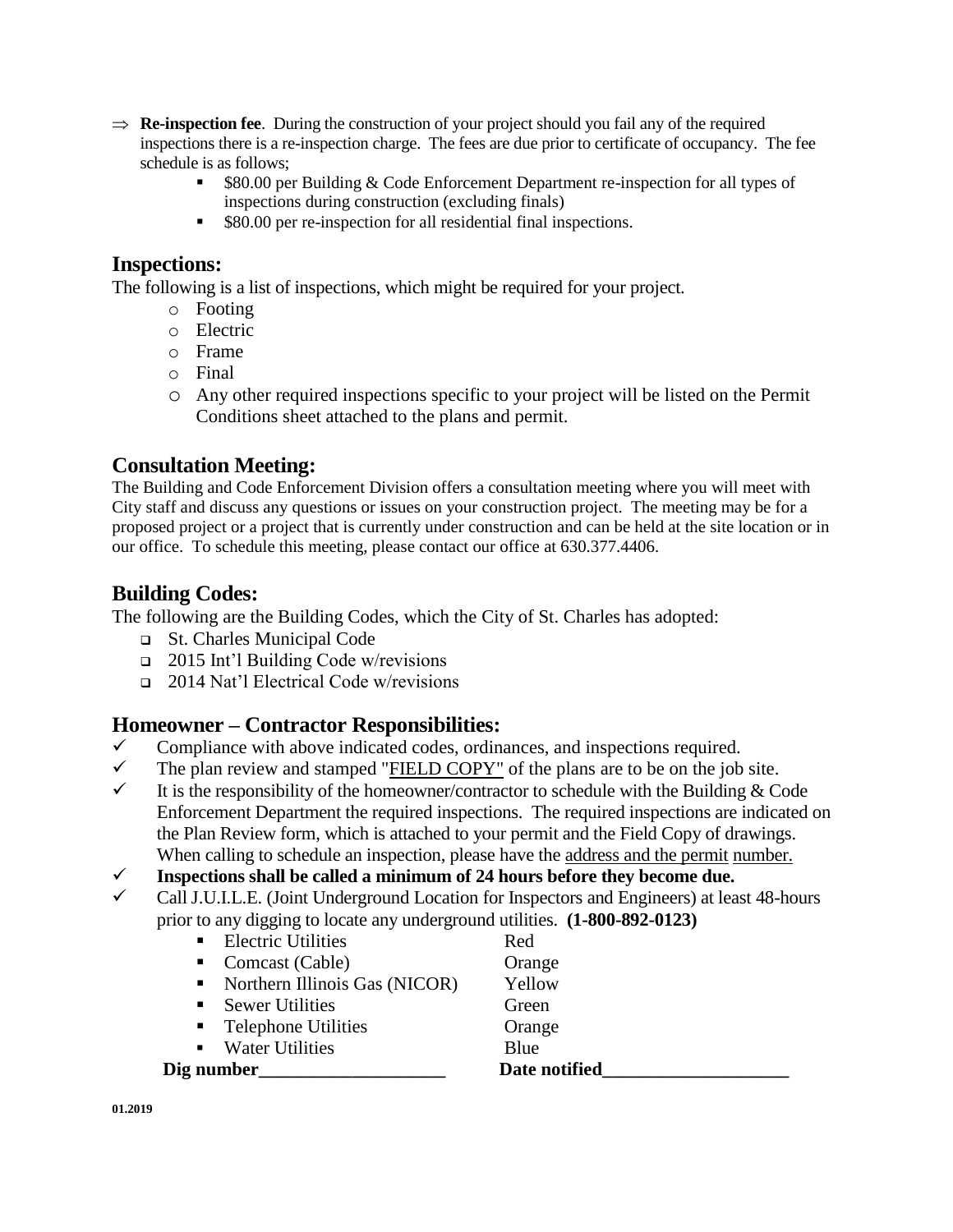## **[17.28.010 –](https://codebook.stcharlesil.gov/1728-%E2%80%93-signs/1728010) Purpose**

The purpose of this Chapter is to establish a framework for a comprehensive system of sign controls governing the display, design, construction, installation and maintenance of signs that will:

- A. Balance the rights of individuals to identify their businesses and convey their messages, and the rights of the public to be protected against the unrestricted proliferation of signs.
- B. Protect the public health, safety, comfort, convenience and general welfare.
- C. Reduce traffic hazards.
- D. Enhance the attractiveness of the City.
- E. Protect property values.
- F. Promote economic development.
- G. Further the objectives of the Comprehensive Plan.
- H. Preserve the right of free speech exercised through the use of signs containing noncommercial messages.

## **17.28.020 – [General provisions](https://codebook.stcharlesil.gov/1728-%E2%80%93-signs/1728020)**

A. Violations

It shall be unlawful for any person to erect, relocate, modify or alter any sign, or structure supporting a sign, in violation of the provisions of this Title. Signs which are not allowed by this Chapter as permitted signs or exempt signs shall be prohibited. No sign shall be placed on a lot without prior consent of the property owner.

B. Placing Signs on Public Right of Way

No signs shall be erected on any public right of way other than those placed by agencies of government or signs whose placement has been authorized by the jurisdiction having authority over the right of way. The City, without notice, may remove any sign placed on public right of way without authorization.

C. View Obstruction

All signs and attention getting devices shall comply with the sight triangle provisions of Section 17.22.010 F and the provisions of Section 12.04.200 of Title 12 of the St. Charles Municipal Code regarding corner obstructions, except that yard and ground signs otherwise meeting the requirements of this Chapter may be located within the sight triangle.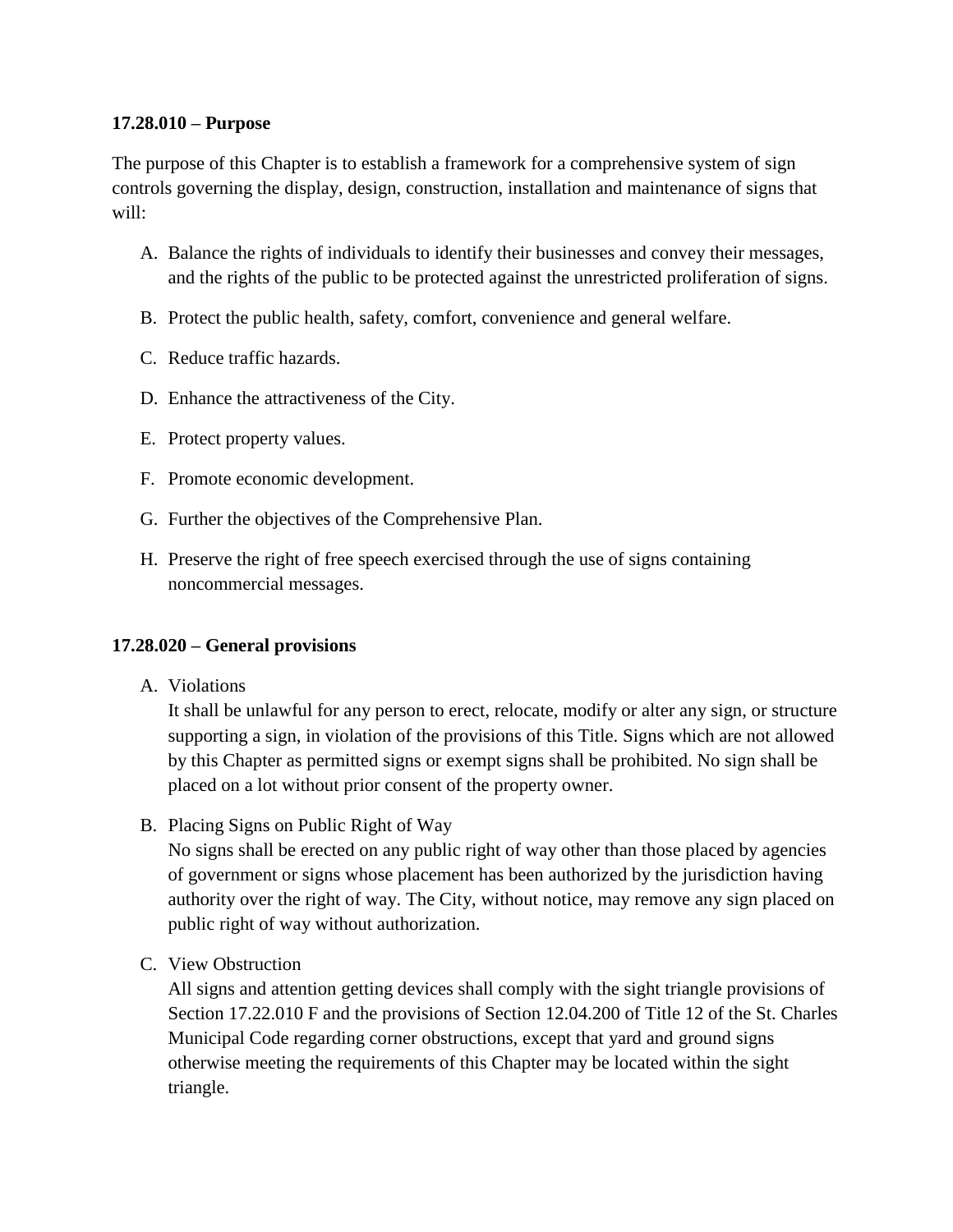All signs and attention getting devices shall comply with the sight triangle provisions of Section 17.22.010 F and the provisions of Section 12.04.200 of Title 12 of the St. Charles Municipal Code regarding corner obstructions, except that yard and ground signs otherwise meeting the requirements of this Chapter may be located within the sight triangle.

## **17.22.010 F - Sight Triangle**

Notwithstanding any other provisions of this Title, a Sight Triangle shall be maintained on lots at the intersection of two (2) streets, of a street and an alley, and of a street and an active railroad right-of-way in conformance with this Section. The purpose of the Sight Triangle is to avoid the obstruction of the view of motorists in relation to oncoming traffic. Two sides of the Sight Triangle shall be measured along the right of way lines abutting the lot, from their intersection to a point 20 feet distant. The third side of the triangle shall be a line connecting the ends of the first two lines. (See Figure 17.22-1)

Within the Sight Triangle, any sign, wall, fence, landscaping, or other object exceeding thirty (30) inches in height above the adjoining street or right of way grade is prohibited, except as specifically permitted as follows:

Within the CBD-1 District, a Sight Triangle is not required except where required by the Director of Public Works as provided in paragraph (5) hereof.

Directional signs are permitted within the Sight Triangle.

Fences with an opacity of less than fifty percent (50%) not exceeding 3 feet (36 inches) in height are permitted within the Sight Triangle.

The area of the Sight Triangle may be reduced and/or the allowable height of obstructions increased by the Director of Public Works if he determines that there would not be an undue risk to public safety because of traffic control devices, street design or alignment, or the relative grade of the property and the adjoining streets, alleys, or railroad rights of way.

The area of the Sight Triangle may be increased and/or the allowable height of obstructions reduced by the Director of Public Works if he determines that there would be an undue risk to public safety because of traffic control devices, street design or alignment, or the relative grade of the property and the adjoining streets, alleys, or railroad rights of way.



Figure 17.22-1: Sight Triangle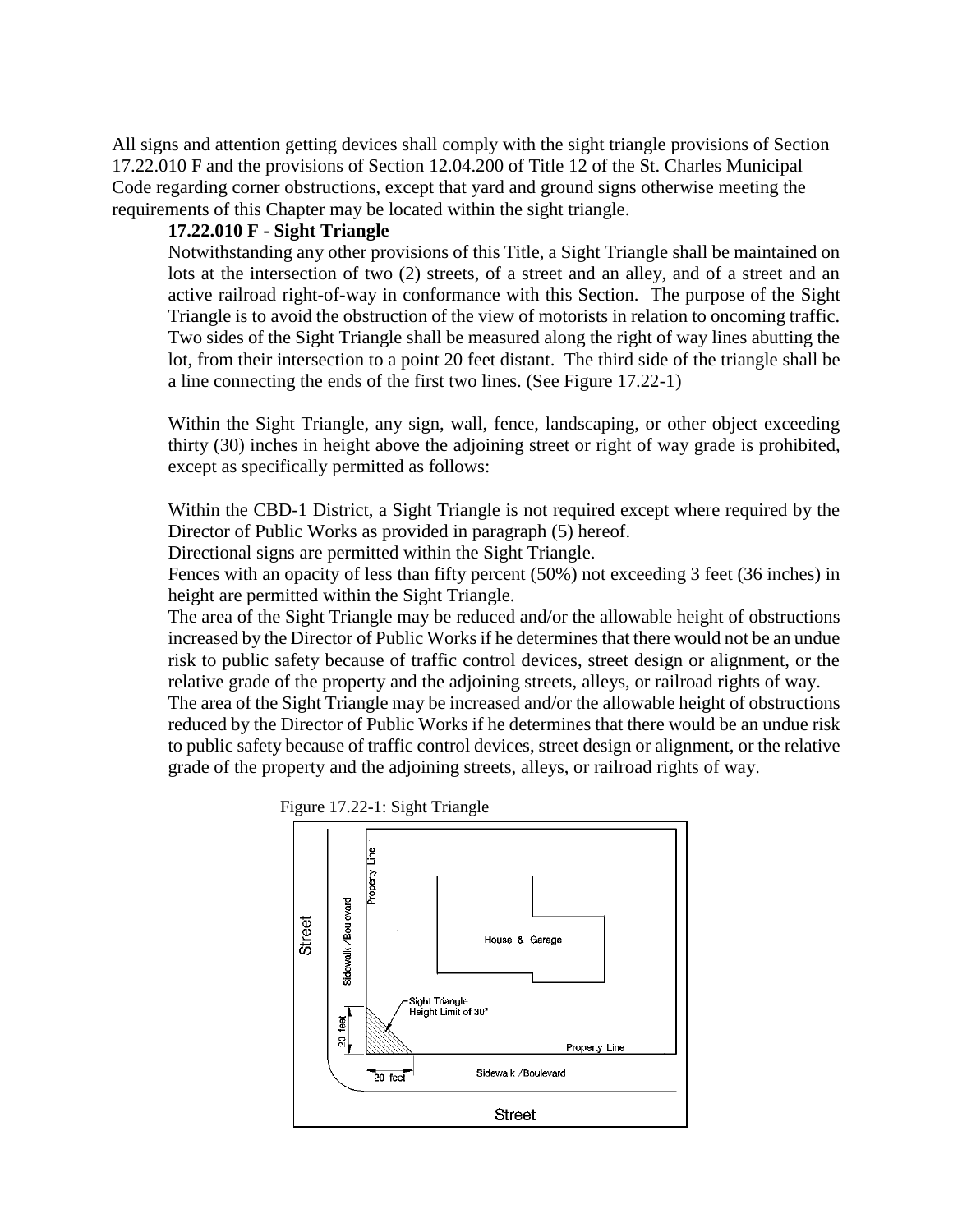D. Removal of Unused Structural Supports

No foundation, pole, frame, cabinet, or other structural support for a sign shall be erected or maintained independently of a sign allowed by this Chapter. All such structural supports shall be removed at the time of removal of any sign or signs for which they provide support, except that a structural support may remain for a period of not more than 30 days following the issuance of a permit to change the face of a sign, or erect a different sign, using the same structural support.

#### **17.28.030 – [Sign area computation](https://codebook.stcharlesil.gov/1728-%E2%80%93-signs/1728030)**

1. Area of Signs in Cabinets, Frames, and on Panels

The area of a sign enclosed in a frame or cabinet or painted on or affixed to a panel shall be the area of the sign contained within the outer limits of the frame, cabinet or panel. The area of such sign shall not include any external architectural framing elements or supporting structure such as a post, unless the architectural elements, or supporting structure is designed as an integral part of the message or face of the sign. When there are multiple display signs within a frame, cabinet, or panel, the sign area shall be the area encompassed by the entire frame, cabinet, or panel, and not the area of the individual display signs.





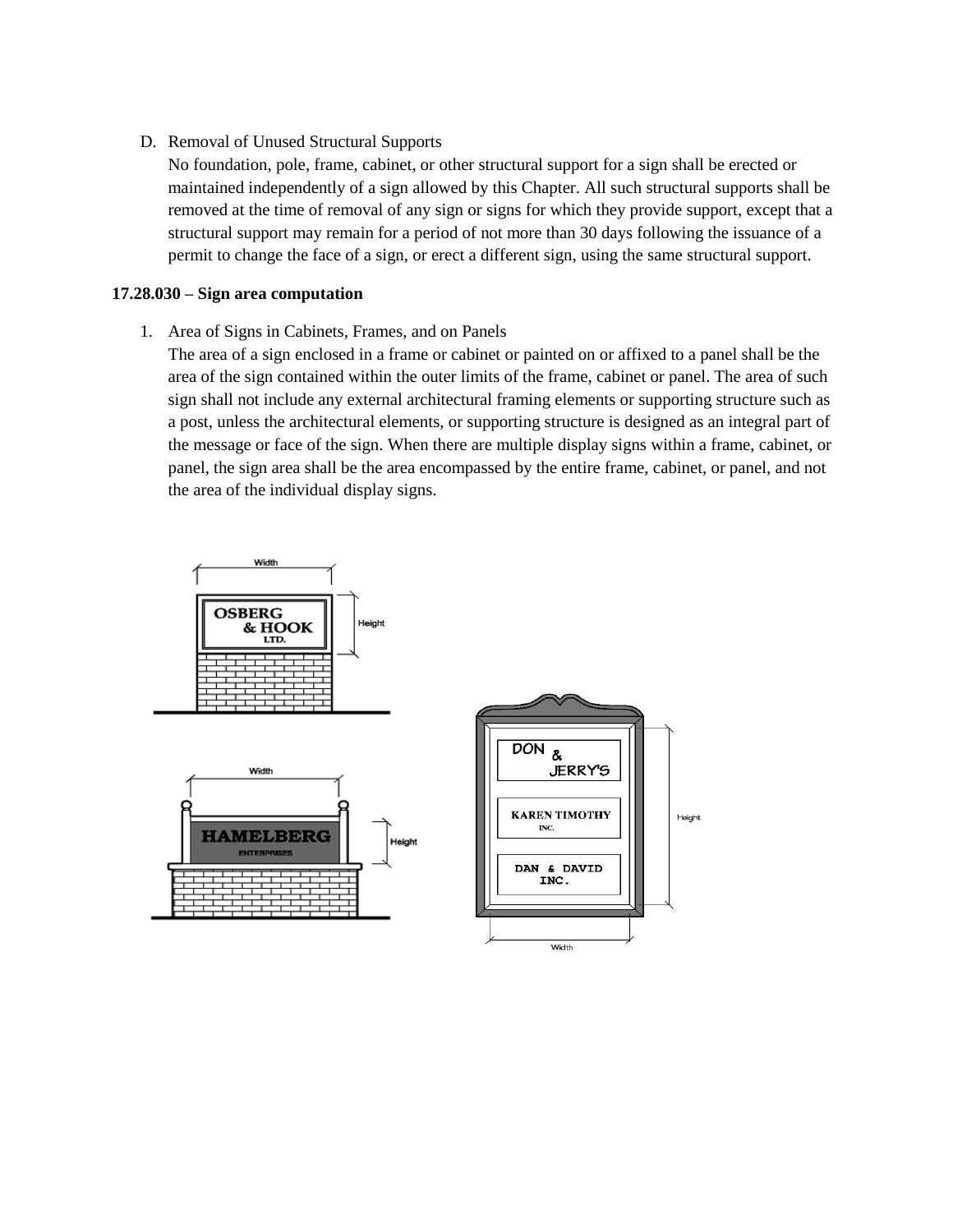2. Area of Signs Composed of Individual Letters or Elements

The area of a sign comprised of individual letters or other elements attached to a building wall or freestanding wall shall be the area of the smallest square or rectangle that can be drawn around the letters and/or elements.



3. Area of Double-Faced Signs

The sign area for a sign with two faces shall be a) when the sign faces are connected at an interior angle of sixty degrees  $(60 \Box)$  or more, the sign area shall be computed by measurement of both faces; when the sign faces are parallel or connected at an interior angle of sixty degrees ( $60\degree$ ) or less, the sign area shall be computed by the measurement of one (1) of the faces.

4. Measurement of Sign Height

Sign height shall be the vertical distance from the highest point of the sign to the grade of the adjoining street curb; if there is no adjoining curb, to the grade of the edge of the adjoining street pavement.



5. Measurement of Sign Setback

Required setbacks for freestanding signs shall be measured horizontally, from the closest point of the sign structure to the property line extended vertically.

## **17.28.040 – [Sign standards by type](https://codebook.stcharlesil.gov/1728-%E2%80%93-signs/1728040)**

- A. Freestanding Signs
	- 1. The primary support of a permanent freestanding sign shall be erected in such a manner that at least forty-two (42) inches of the length of the structural support is underground.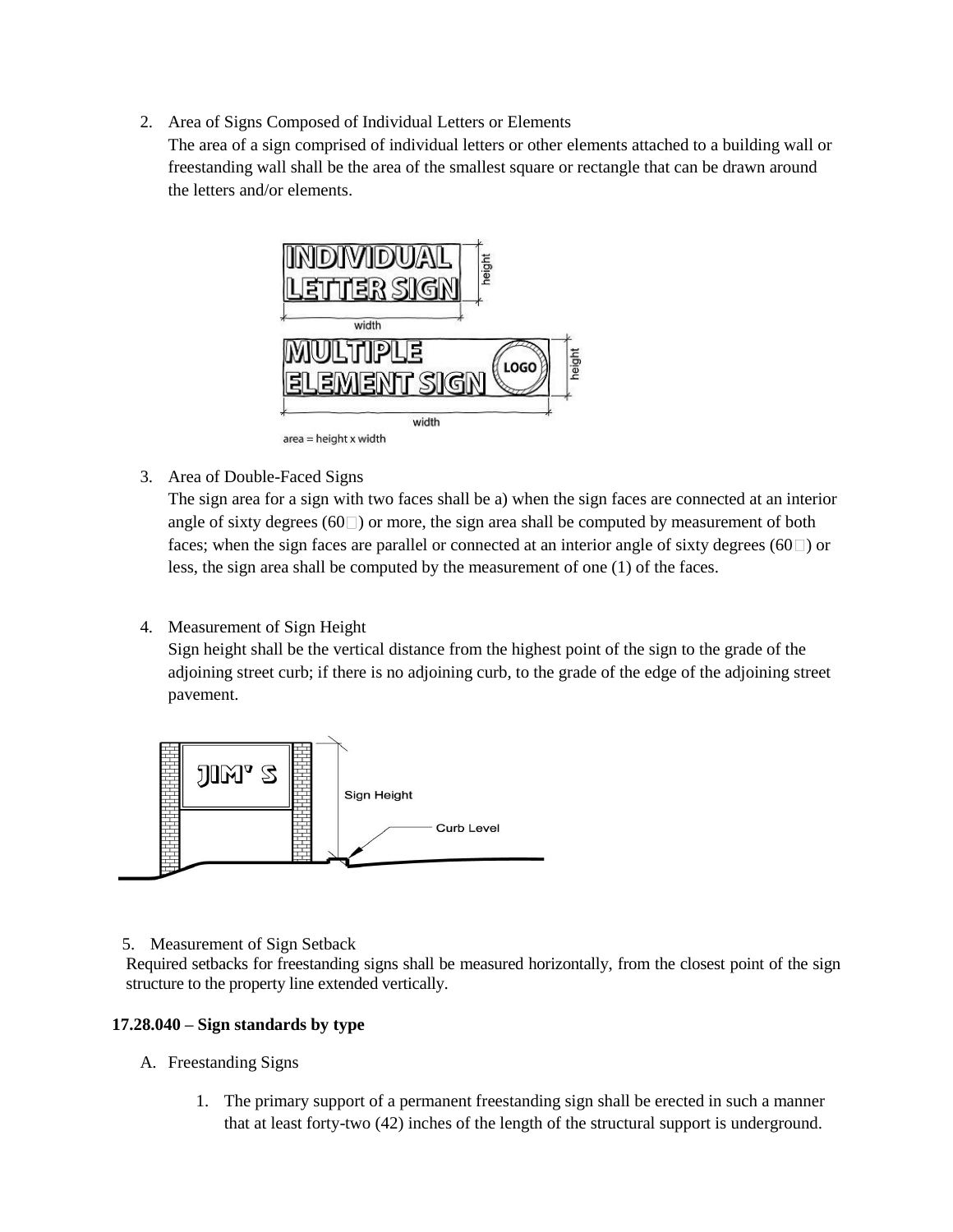This requirement may be increased based upon the size of the sign and the height of the sign if necessary to provide for wind loads or other structural factors, as determined by the Building Official. The Building Official may require documentation from a structural engineer or manufacturer that indicates proper design and installation in relation to the sign's structural support.

- 2. Freestanding monument signs shall be mounted on a decorative masonry, metal or natural stone base. Alternative materials may be approved where they correspond with the appearance of one or more materials used on the exterior of the building. The width of the base of any monument sign, as measured parallel to the sign face, shall be a minimum of fifty percent (50%) of the width of the sign face.
- B. Wall and Projecting Signs
	- 1. Wall and projecting signs shall be safely and securely attached to the building wall. No sign affixed to a building shall project higher than the building height.
	- 2. Except as permitted in the CBD-1 and CBD-2 Districts, signs shall not project into the public right-of-way.
	- 3. Wall signs shall be affixed flat against the building wall and shall not project more than twelve (12) inches. No wall sign shall cover wholly or partially any wall opening or architectural feature.

#### **17.28.050 – [Permitted signs by zoning district](https://codebook.stcharlesil.gov/1728-%E2%80%93-signs/1728050)**

A. Residential Districts

.

Table 17.28-1 lists signs permitted in residential districts. Other signs may be permitted in residential districts, as specifically provided elsewhere in this Chapter.

- B. Business and Mixed Use Districts Table 17.28-2 lists signs permitted in business and mixed use districts CBD-1, CBD-2, BL, BC, and BR. Other signs may be permitted in these districts, as specifically provided elsewhere in this Chapter.
- C. Office Research, Manufacturing, and Public Lands Districts Table 17.28-3 lists signs permitted in office research, manufacturing, and public lands districts. Other signs may be permitted in these districts, as specifically provided elsewhere in this Chapter.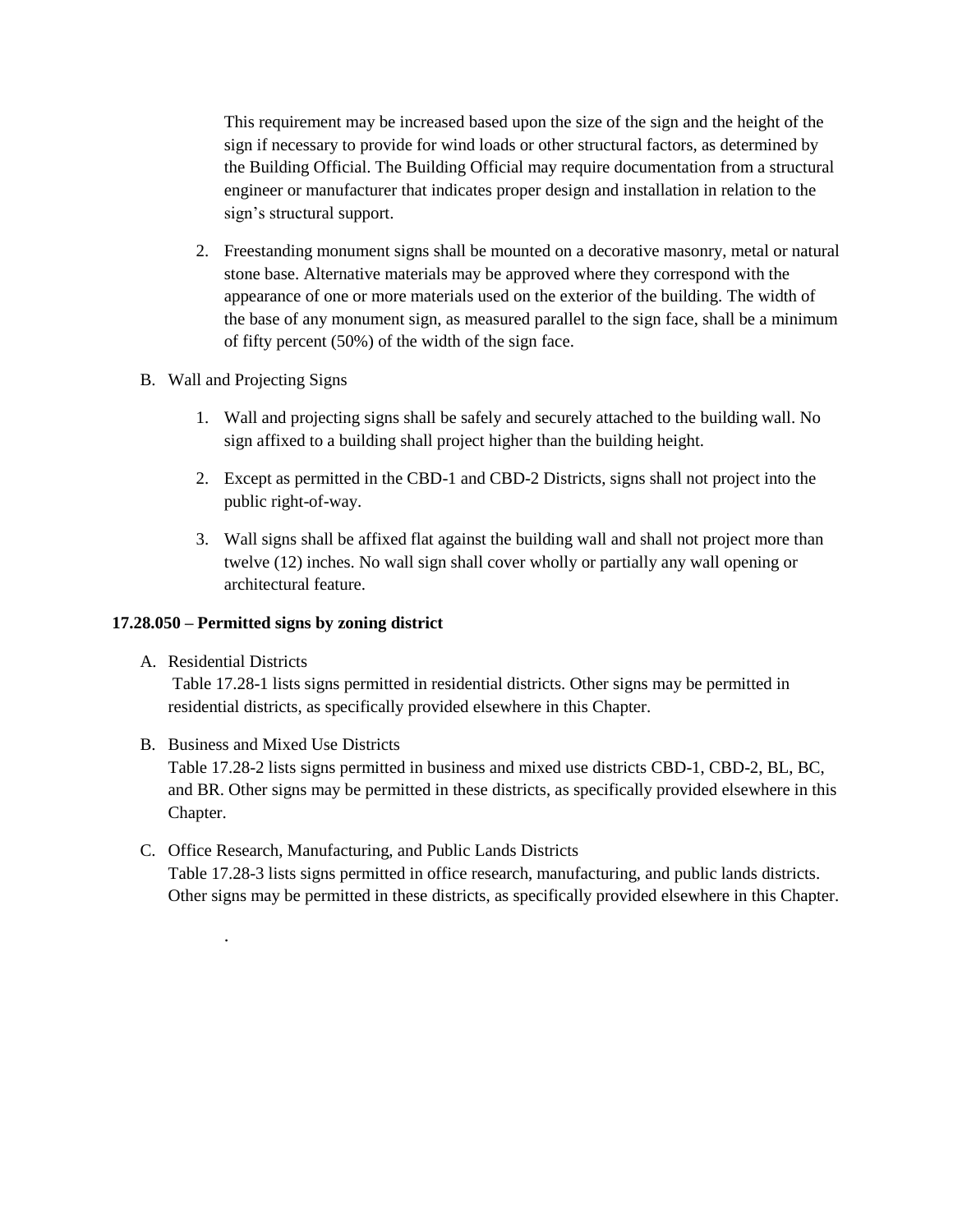#### **17.28.060 – [Illumination](https://codebook.stcharlesil.gov/1728-%E2%80%93-signs/1728060)**

## A. Flashing Signs

No sign or other advertising structure shall have lights or illuminations that flash, move, rotate, scintillate, blink, flicker, vary in intensity or color, or use intermittent electrical pulsations.

## B. Electronic Changeable Copy Signs

Electronic Changeable Copy Signs are permitted in all Zoning Districts where internally illuminated signs are permitted as follows:

- 1. In the CBD-1 and CBD-2 Districts, Electronic Changeable Copy Signs shall not exceed 30% of the total sign area of the sign on which it is located, or 30 square feet, whichever is less. Sign images shall change no more frequently than once every 30 seconds.
- 2. In all other zoning districts, Electronic Changeable Copy signs shall not exceed 50% of the total sign area of the sign on which it is located, or 50 square feet, whichever is less. Sign images shall change no more frequently than once every 15 seconds.
- 3. Electronic Changeable Copy Signs may display both text and images, but the display shall remain static. The duration of the change of image, copy or illumination shall not exceed one second. Use of moving images or transitions between static images is prohibited.

## C. Limitations on Neon and Series Lighting

- 1. Neon advertising signs shall be permitted as wall signs, subject to the standards of this Chapter and this Title.
- 2. Series lighting or neon tubing used to accentuate or trim windows, architectural features, or to outline borders of signs or buildings, is specifically prohibited.

## D. Hours of Illumination

Exterior signs shall be illuminated only during business hours or between the hours of 7:00am and 11:00pm, whichever is later.

E. Direction of Illumination

All sign illumination shall be designed, located, shielded and directed so as to prevent the casting of glare or direct light upon adjacent streets and surrounding properties.

## **[17.28.070 –](https://codebook.stcharlesil.gov/1728-%E2%80%93-signs/1728070) Historic signs**

A small number of existing signs in the City may be closely identified with a cultural or commercial entity or building that forms a part of the character or history of the community. Such signs, however, may have been erected under a previous code and may not conform to all of the provisions of this Chapter. The intent of this Section is to permit such signs to be maintained. Therefore, a sign erected at least forty (40) years prior to the year of application for Historic Sign designation that does not conform to one or more provisions of this Chapter may continue to be maintained and shall not be subject to the amortization provisions of this Title, if the City Council determines, upon the recommendation of the Historic Preservation Commission, that all of the following standards have been met: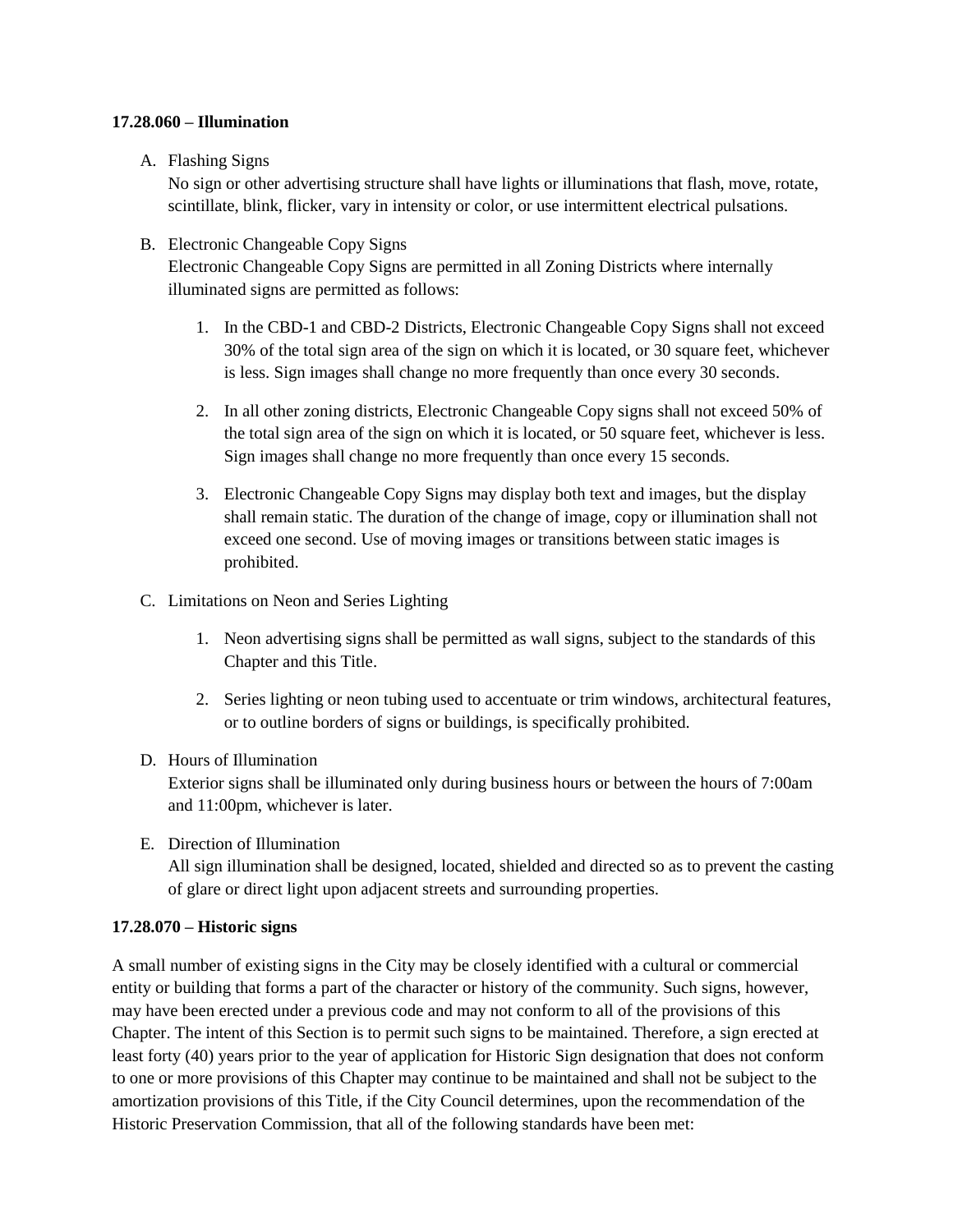- A. The sign was lawfully erected at least forty (40) years prior to the year of application for Historic Sign designation and has been continuously maintained in the same location since that year.
- B. The sign:
	- 1. Is attached to a significant historic building or landmark, and has come to be identified with that building or landmark, whether or not it is original to it; or
	- 2. Is located on a site that has been continuously operated for the same business use for at least 40 years prior to the year of application for Historic Sign designation.
- C. The sign is of a unique shape or type of design representative of its era, and that is not commonly found in contemporary signs.
- D. The sign is associated with a family, business or organization that was noteworthy in the history of the St. Charles community.
- E. The sign does not violate Section 17.28.080, Prohibited Signs.

#### **17.28.080 – [Prohibited signs](https://codebook.stcharlesil.gov/1728-%E2%80%93-signs/1728080)**

It shall be unlawful to erect or maintain the following signs:

- A. Signs which Constitute a Traffic Hazard No sign shall:
	- 1. Obstruct free and clear vision at any street, intersection, parking lot entrance or exit, or driveway.
	- 2. Interfere with, obstruct the view of, or be designed so as to be confused with any authorized traffic sign, signal or device because of its position, shape or color.
	- 3. Make use of the words STOP, LOOK, DETOUR, DANGER or any other word, phrase, symbol or character in a manner that misleads, interferes with or confuses traffic.
	- 4. No sign in direct line of vision of a traffic signal shall be illuminated in red, green or amber color in such a manner that the sign illumination could be confused with the illumination from a traffic signal.
- B. Moving Parts

No sign shall have visible moving, revolving or rotating parts or visible mechanical movement of any kind, except for the movable hands of street clocks, and movement caused by the wind in the case of banners or flags.

#### C. Signs of an Offensive Nature

No sign shall display any matter in which the dominant theme of the material taken as a whole appeals to a prurient interest in sex, or is patently offensive because it affronts contemporary community standards relating to the description or representation of sexual matters, and is utterly without redeeming social value.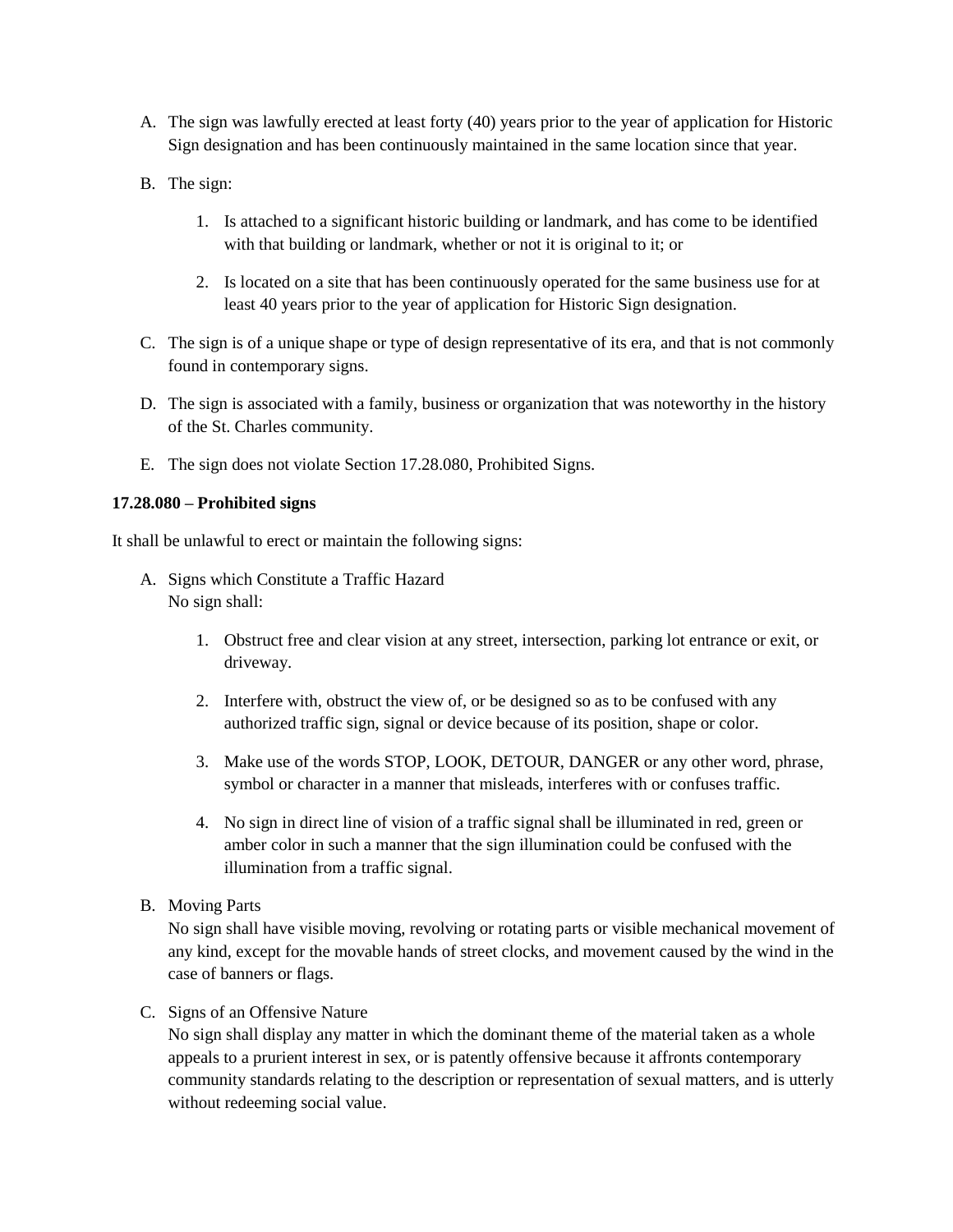D. Obstruction of Doors, Windows or Fire Escapes

No sign or other advertising structure shall be erected, relocated or maintained so as to prevent free ingress to and egress from any door, window or fire escape. No sign of any kind shall be attached to a standpipe or fire escape.

#### E. Signs on Parked Vehicles

No sign shall be displayed on a vehicle parked in an off-street parking or loading area, or in an outdoor motor vehicle display area, except in the following instances:

- 1. The sign pertains to the sale, lease or rental of the vehicle on which it is displayed; or
- 2. The sign is painted or otherwise affixed to a truck, bus or other vehicle that is used to carry goods or people or to provide services at least one day per week, as an accessory use to the business identified on the sign.

Signs on Parked Vehicles shall comply with the following standards:

- 1. Signs resting on, or attached to, vehicles or trailers used as a means to circumvent the provisions of this Chapter are prohibited.
- 2. Lights or other attention getting devices shall not be used to draw attention to the sign.
- 3. Vehicles shall only be parked on a paved surface in designated parking spaces and shall not be parked in a front or exterior side yard, including any driveway.

#### B. Portable Signs

Portable signs are prohibited, except when authorized by a governmental agency in conjunction with construction or enforcement activities.

#### C. Off-Premise Signs

Signs which advertise a business or service not located on the same lot or within the same PUD or Shopping Center, or which otherwise do not relate to the uses permitted on the lot or within the same PUD or Shopping Center, are prohibited in all districts except:

- 1. In the PL District, a Freestanding Sign may be located off-premise on an adjacent lot in the PL District.
- 2. In the CBD-1, CBD-2, BL, BC, BR, M1 and M2 Districts, for lots without street frontage, in lieu of a Freestanding Sign located on the lot, a sign may be placed on a Freestanding Sign on an adjoining off-premise lot with street frontage in either the CBD-1, CBD-2, BL, BC, BR, M1 or M2 Districts, subject to the authorization of the property owner. The number of freestanding signs located on the off-premise lot shall not exceed the number otherwise permitted. Additional sign face area for displaying the sign of the off-premise business on the Freestanding Sign shall be permitted, up to 50% of the maximum sign area otherwise permitted for the sign.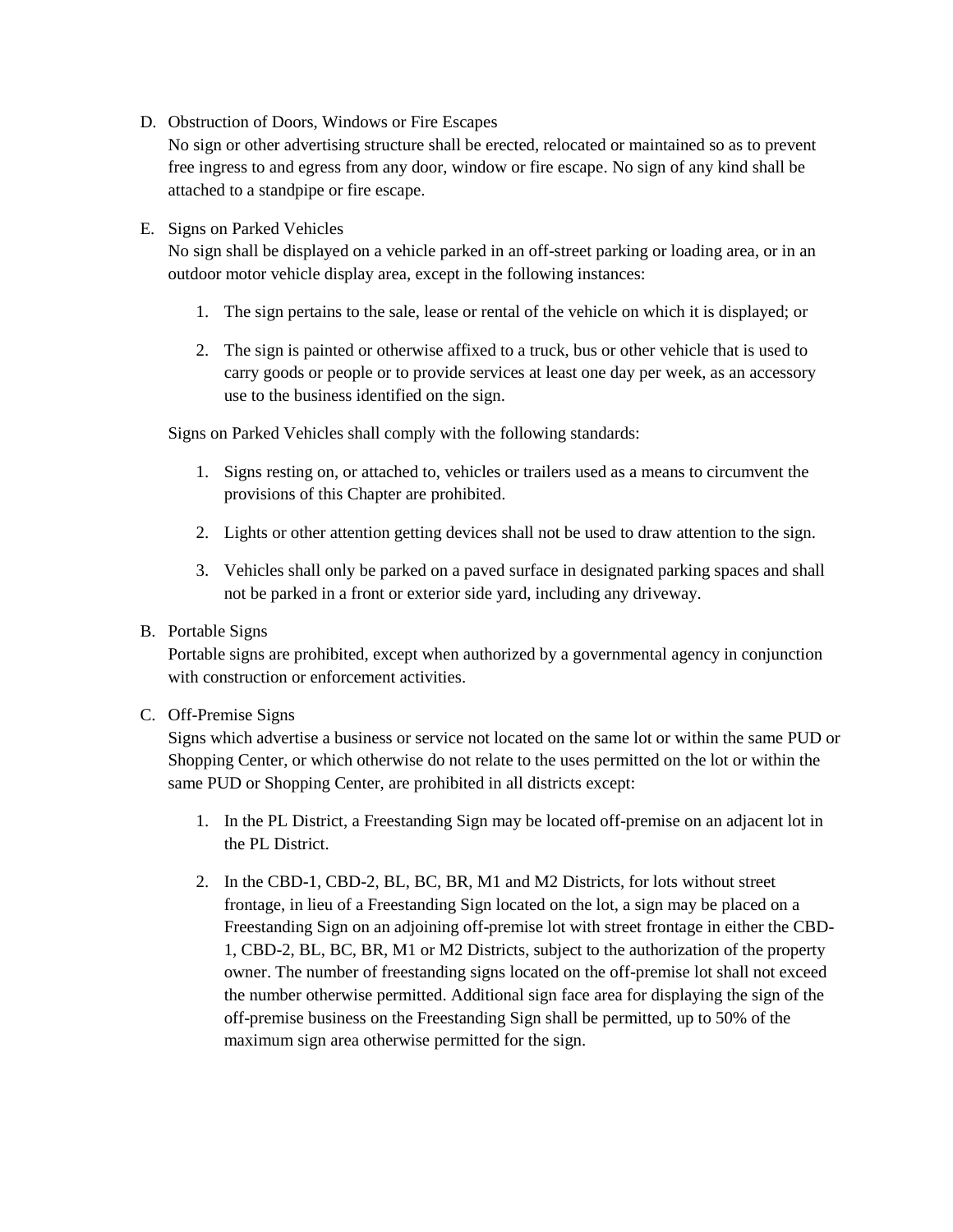#### **17.28.090 – [Exemptions](https://codebook.stcharlesil.gov/1728-%E2%80%93-signs/1728090)**

#### A. Maintenance Operations

The following maintenance operations are allowed and do not require a permit:

- 1. Changing the advertising copy or message on an existing changeable copy sign or similar approved sign, whether illuminated or non-illuminated.
- 2. Painting, repainting, cleaning, or other normal maintenance of a sign, not involving structural changes, changes to the permanent copy displayed on the sign, or changes in the electrical components of the sign.
- B. Regulatory Signs

Signs incidental thereto for identification, information, direction, or public safety purposes erected or required by governmental bodies, or authorized for a public purpose by any law, statute or ordinance, such as addresses, parking regulations, traffic control signs and legal notices, including those authorized to be located in the right-of-way, are allowed and do not require a permit.

C. Flags

Flags displaying non-commercial content are allowed and do not require a permit. One commercial flag is allowed per non-residential lot.

D. Non-Commercial Temporary Displays or Decorations

Non-Commercial Temporary displays or decorations customarily associated with any national, state, local or religious holiday or period of observance do not require a permit and shall be erected no earlier than forty-five (45) days before and removed no later than fourteen (14) days after the holiday or period of observance.

## E. Yard Signs

Non-illuminated yard signs are allowed and do not require a permit, subject to the following:

- 1. Yard Signs shall be no more than six square feet in area and a) if freestanding, shall not exceed 6 feet in total height (or 5 ft. to the highest point of the sign face), or b) if attached to a building or structure, shall not exceed 10 feet above grade.
- 2. Yard Signs may be placed in a front yard or exterior side yard, and shall not be placed in an interior side yard or rear yard. Yard signs shall not be located closer than 10 ft. to any interior side or rear lot line.
- 3. There shall be not more than one Yard Sign per lot, except that on a corner or through lot, two Yard Signs, one adjoining each street, is allowed.
- 4. Yard Signs shall only be posted by being staked into the ground or attached to an existing structure.
- 5. During a period of 90 days preceding a local, state or national election, there shall be no limitation on the number of Yard Signs.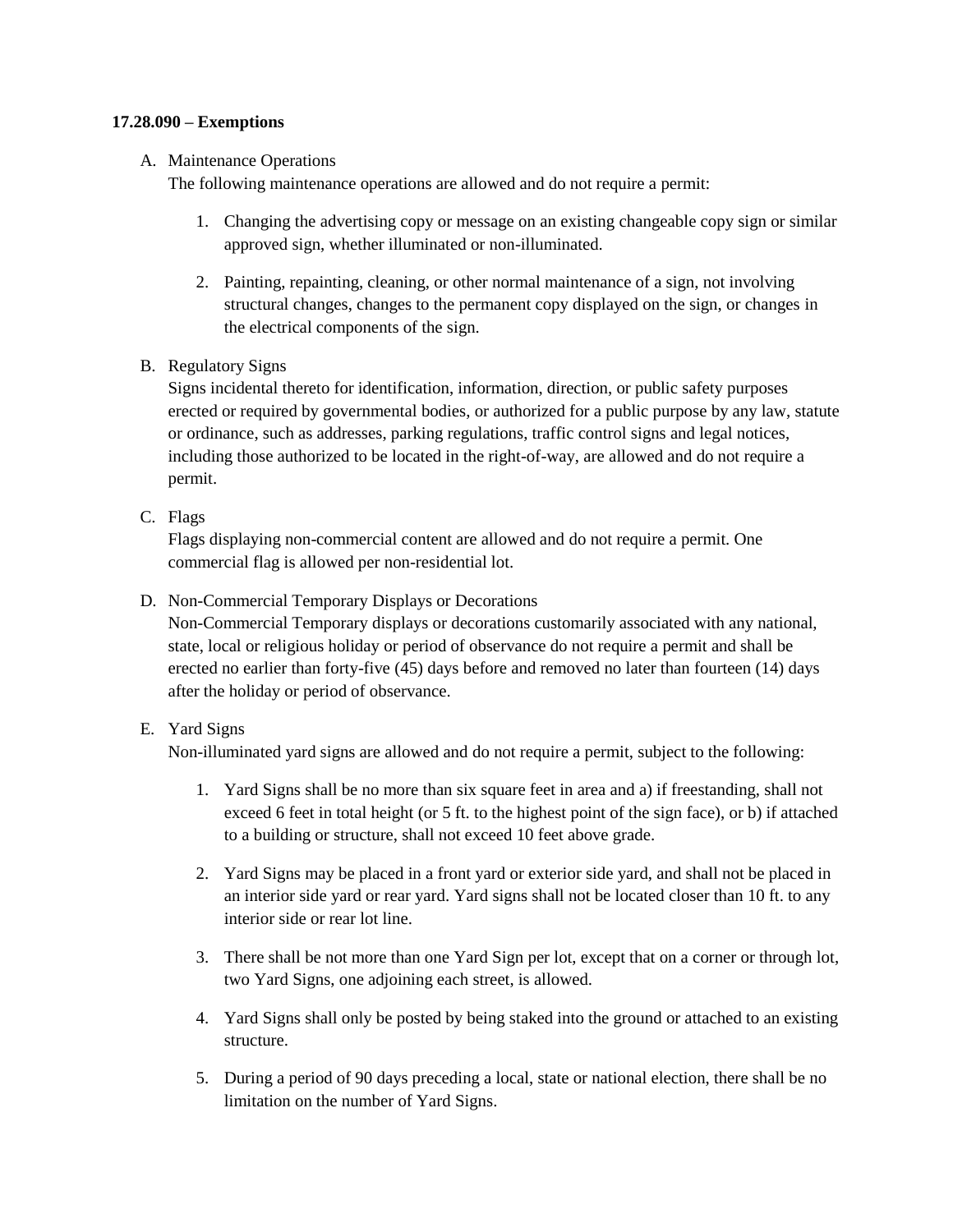## F. Ground Signs

Ground Signs are allowed in the BL, BC, BR, OR, M1, M2, and PL districts and do not require a permit unless the sign is electrically operated or illuminated, in which case a permit is required to ensure compliance with applicable codes. Such signs shall be subject to the following:

- 1. One (1) Ground Sign is permitted adjacent to each driveway access from a public street. One (1) additional Ground Sign is permitted adjacent to each intersection of driveways within a site.
- 2. Ground Signs shall be set back from the right-of-way a minimum of five (5) feet.
- 3. Ground signs may have a maximum surface area of five (5) square feet and shall not exceed a maximum height of four (4) feet above the adjacent street or driveway grade, as measured at a point on the street or driveway pavement closest to the sign
- G. Signs not visible from a street frontage or adjacent lot

Signs or other miscellaneous posted information, which is intended to be viewed only from the lot where the sign is located, and that is not visible from a street frontage or adjacent lot, are allowed and do not require a permit, unless the sign is electrically operated or illuminated, in which case a permit is required to ensure compliance with applicable codes.

H. Window Signs

Window Signs shall not exceed fifty percent (50%) of the total area of the window frame on which the sign is located. Signs that are not permanently affixed to the window do not require a permit.

## **17.28.110 – Master sign plan**

When more than one (1) wall, awning or canopy sign is proposed on any building with multiple tenants, the Building Official may require the applicant submit a master sign plan for review.

## **17.28.120 – Amoritzation of non-conforming signs**

See Section 17.08.060 for provisions regarding amortization of non-conforming signs.

## **17.28.130 – Substitution of Non-Commercial Speech**

Signs containing non-commercial speech are permitted anywhere that commercial advertising or business signs are permitted, subject to the same regulations applicable to such signs.

## **17.26.100 Sign Landscaping**

Freestanding signs shall be landscaped at the base of the sign in accordance with the following:

- A. The landscaping shall extend a minimum of three (3) feet from the outer edge of the sign base on all sides. Where the area around the base of a sign is insufficient in size to accommodate landscaping, the Director of Community Development may permit installation of a portion of the required landscaping at an alternate location on the site.
- B. Freestanding signs shall be landscaped with small shrubs, ornamental grasses, and/or perennials to a height of twelve inches (12") to three feet (3') at planting, depending on the height of the sign.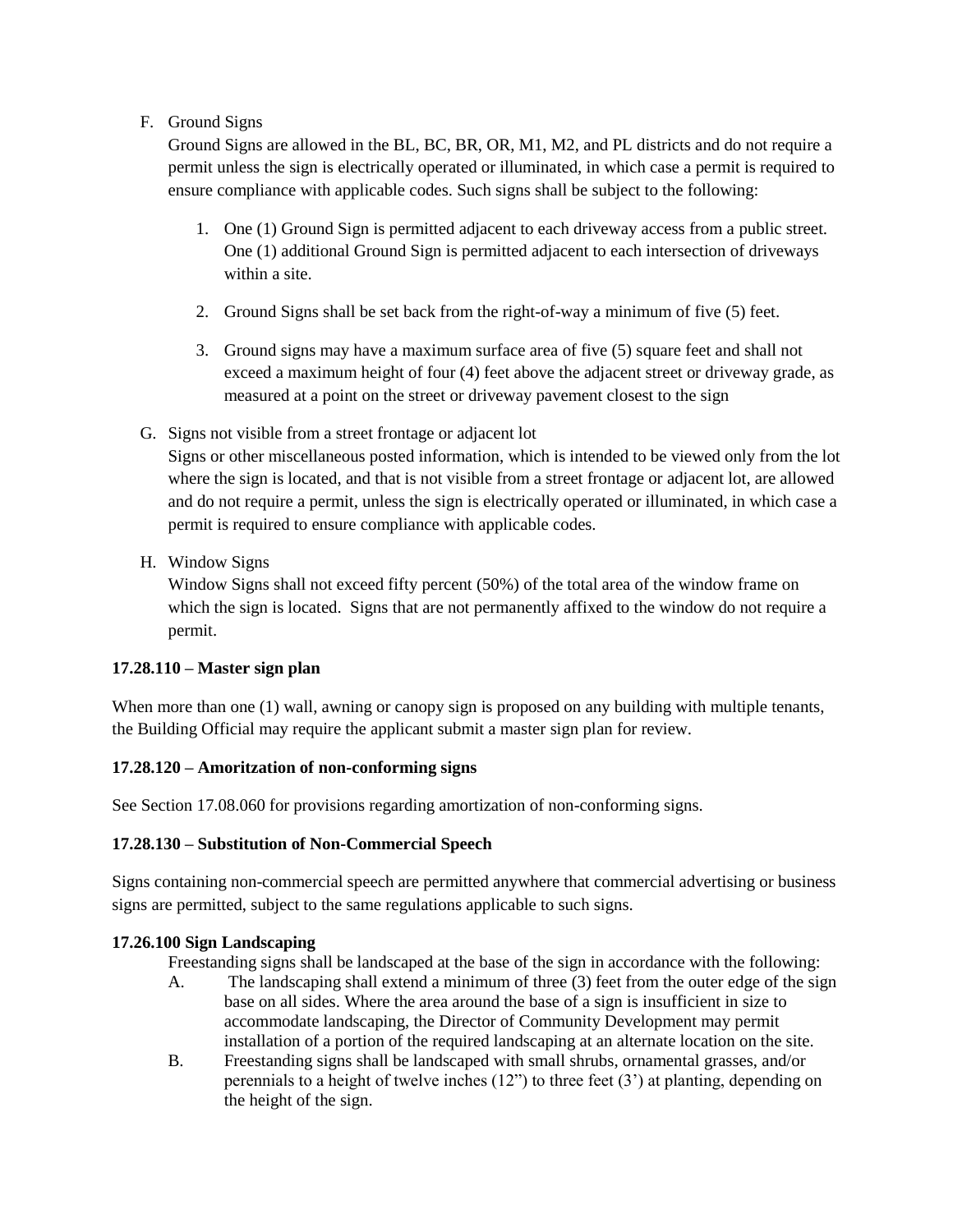

# **CITY OF ST CHARLES Application for Building Permit for Sign**

|                                                                                                                                                                                                                            | <b>Please Print All Information</b>                                                                                                                                                                                                                                                                                                                                    |                                                                                                                                                                                                                                                                                                                                                                                                                                                                                        |  |  |
|----------------------------------------------------------------------------------------------------------------------------------------------------------------------------------------------------------------------------|------------------------------------------------------------------------------------------------------------------------------------------------------------------------------------------------------------------------------------------------------------------------------------------------------------------------------------------------------------------------|----------------------------------------------------------------------------------------------------------------------------------------------------------------------------------------------------------------------------------------------------------------------------------------------------------------------------------------------------------------------------------------------------------------------------------------------------------------------------------------|--|--|
|                                                                                                                                                                                                                            |                                                                                                                                                                                                                                                                                                                                                                        |                                                                                                                                                                                                                                                                                                                                                                                                                                                                                        |  |  |
|                                                                                                                                                                                                                            |                                                                                                                                                                                                                                                                                                                                                                        |                                                                                                                                                                                                                                                                                                                                                                                                                                                                                        |  |  |
|                                                                                                                                                                                                                            |                                                                                                                                                                                                                                                                                                                                                                        |                                                                                                                                                                                                                                                                                                                                                                                                                                                                                        |  |  |
|                                                                                                                                                                                                                            |                                                                                                                                                                                                                                                                                                                                                                        | Name of business at this location: example of the state of the state of the state of the state of the state of the state of the state of the state of the state of the state of the state of the state of the state of the sta                                                                                                                                                                                                                                                         |  |  |
| <b>Check List for Submittal of Application:</b><br>$\Box$<br>in color for their review.<br>$\Box$<br>$\Box$<br>$\Box$<br>σ<br>$\Box$<br>$\Box$<br>$\Box$<br>$\Box$<br>Refer to Information Packet for Detailed Information | Building Permit Application - Completely Filled Out.<br>Two-2 sets of detailed drawings showing size, height, and type of materials.<br>Two-2 copies of the Plat of Survey showing the sign location with the setbacks.<br>Wall signs: Detail drawings of cabinet, electric, and fasteners.<br>Permanent Illuminated - $$125.00 + 2.25$ Per a square foot of sign area | Is your property located in the Historic Preservation District? Yes/No If yes, your application and plans<br>will need to be reviewed by the Historic Preservation Committee. Your drawings or plans will need to be<br>Freestanding signs: Construction details, foundation plans, electrical information and landscape plans.<br>Permanent Non-Illuminated - $$100.00 + 1.50$ Per a square foot of sign area<br>PAYMENT IN CHECK OR CASH IS TO ACCOMPANY THIS APPLICATION AND PLANS. |  |  |
| <b>Owner of Property</b>                                                                                                                                                                                                   |                                                                                                                                                                                                                                                                                                                                                                        | <b>Applicant/Contact</b><br>Name: Name                                                                                                                                                                                                                                                                                                                                                                                                                                                 |  |  |
| Address: <u>Address:</u>                                                                                                                                                                                                   |                                                                                                                                                                                                                                                                                                                                                                        |                                                                                                                                                                                                                                                                                                                                                                                                                                                                                        |  |  |
| City/State/Zip Code:                                                                                                                                                                                                       |                                                                                                                                                                                                                                                                                                                                                                        | City/State/Zip Code:                                                                                                                                                                                                                                                                                                                                                                                                                                                                   |  |  |
|                                                                                                                                                                                                                            | Email: <u>Alexander School (2002)</u>                                                                                                                                                                                                                                                                                                                                  |                                                                                                                                                                                                                                                                                                                                                                                                                                                                                        |  |  |
| Telephone NO.                                                                                                                                                                                                              |                                                                                                                                                                                                                                                                                                                                                                        | Telephone NO.                                                                                                                                                                                                                                                                                                                                                                                                                                                                          |  |  |
| <b>General Contractor</b><br>Name:                                                                                                                                                                                         |                                                                                                                                                                                                                                                                                                                                                                        | <b>Electric Contractor</b><br>Name:                                                                                                                                                                                                                                                                                                                                                                                                                                                    |  |  |
| Address:                                                                                                                                                                                                                   |                                                                                                                                                                                                                                                                                                                                                                        | Address:                                                                                                                                                                                                                                                                                                                                                                                                                                                                               |  |  |

City/State/Zip Code: City/State/Zip Code: City/State/Zip Code:

Email: Email: Email: Email: Email: Email: Email: Email: Email: Email: Email: Email: Email: Email: Email: Email: Email: Email: Email: Email: Email: Email: Email: Email: Email: Email: Email: Email: Email: Email: Email: Email

Telephone NO. Telephone NO. Telephone NO.

**DEPARTMENT: BUILDING & CODE ENFORCEMENT PHONE: (630) 377-4406**